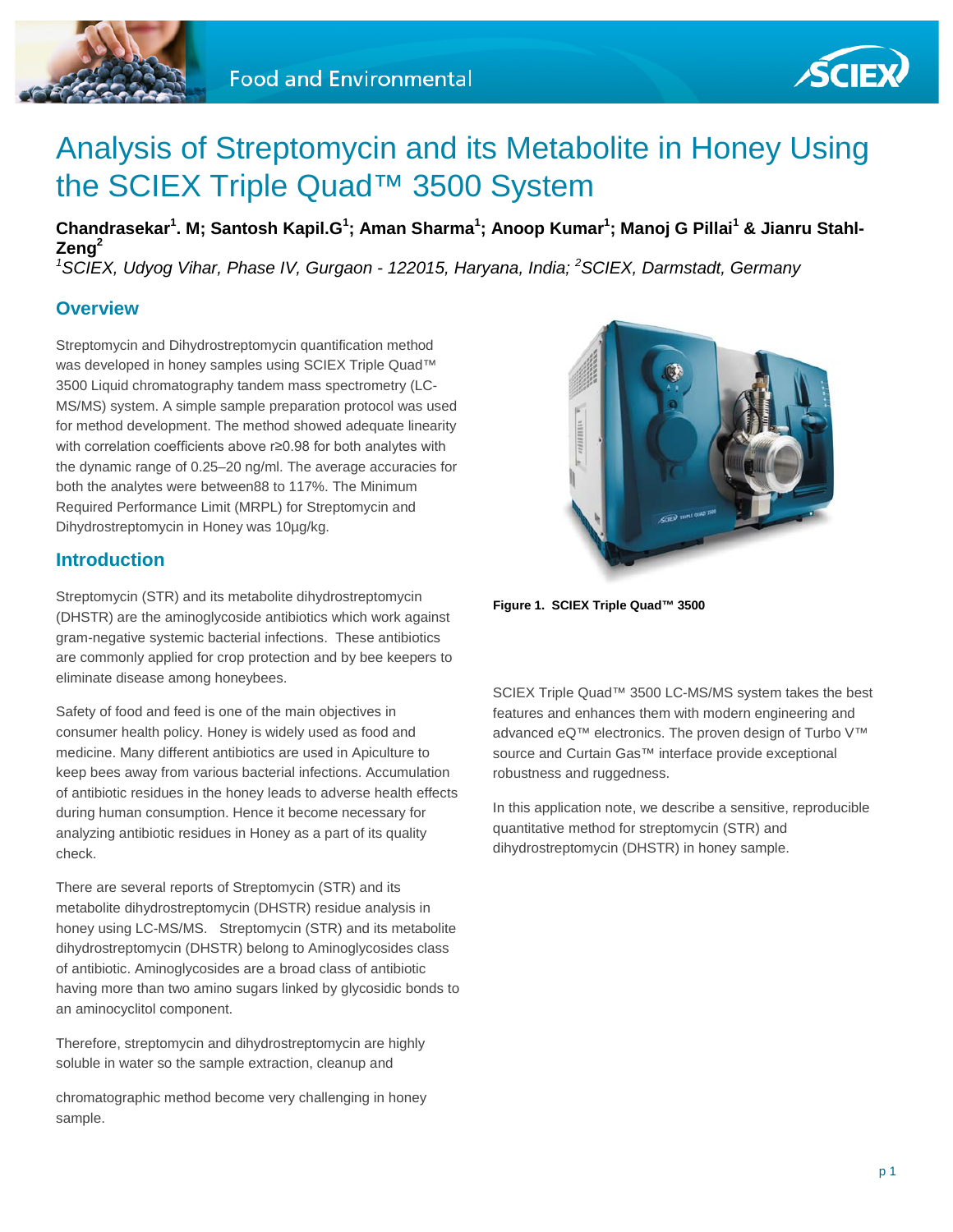



Molecular Formula:  $C_{21}H_{39}N_7O_{12}$ Monoisotopic Mass: 581.265 Da

**Figure 2. Structure of Streptomycin**



Molecular Formula:  $C_{21}H_{41}N_7O_{12}$ Monoisotopic Mass: 583.28 Da

**Figure 3. Structure of Dihydrostreptomycin**

## **Materials and Methods**

#### *Chemicals*

Streptomycin and Dihydrostreptomycin were purchased from Sigma Aldrich ≥99% Purity and SPE Cartridges were purchased from Agela. All other chemicals used were of LC-MS grade, commercially available.

#### *Honey samples*

Honey samples were procured from local market of Delhi and Gurgaon, India and were stored at room temperature until end of analysis.

#### *Sample Preparation*

Accurately weighed 1.0g of honey sample, mixed with 3ml of 100mM Ammonium acetate, vortexed for 5min and loaded into Cleanert (PWCX-SPE 30mg/ml) cartridge. Washed with 2ml of Methanol: water (80:20) and eluted with 1ml of methanol containing 5% formic acid. The eluent was evaporated to dryness under Nitrogen. Reconstituted in 1ml of Acetonitrile: water: Formic acid (5:95:0.2%) and subjected to LC-MS/MS analysis.

## *LC Conditions*

LC separation was achieved using the Shimadzu prominence system with ZORBAX SB-C18 (4.6×150 mm) 5 µm column with a gradient (Table 1) of 0.1% Heptafluorobutyric acid (A) and Acetonitrile (B) at flow rate of 0.8 mL/min. The injection volume was 25 μL.

| Time (min) | Mobile phase A% | Mobile phase B% |
|------------|-----------------|-----------------|
| 0.01       | 75              | 25              |
| 1.50       | 75              | 25              |
| 4.00       | 90              | 10              |
| 5.30       | 75              | 25              |
| 10.00      | Controller      | <b>Stop</b>     |

**Table 1**. Gradient Time Program

#### *MS/MS Conditions*

The SCIEX Triple Quad™ 3500 was operated in Multiple Reaction Monitoring (MRM) mode. The Turbo V™ source was used with Electrospray Ionization (ESI) probe in positive polarity. Two selective MRM transitions were monitored (Table 2).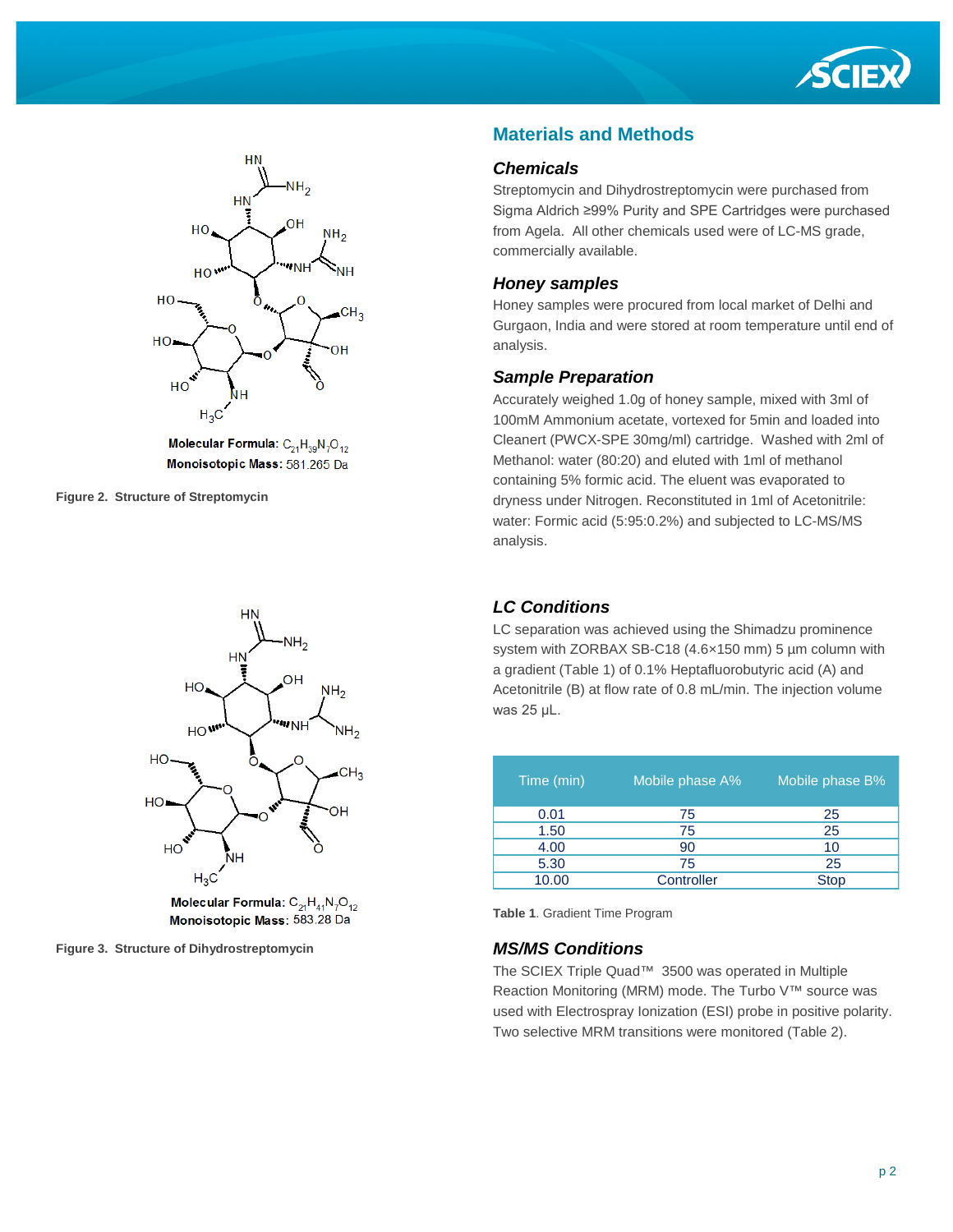

| Compound            | Precursor<br>ion | Product ion<br>Quantifier | Product ion<br>Qualifier |
|---------------------|------------------|---------------------------|--------------------------|
| Streptomycin        | 582.3            | 263.4                     | 246.2                    |
| Dihydrostreptomycin | 584.3            | 263.1                     | 246.2                    |

**Table 2. MRM Transition for Streptomycin and Dihydrostreptomycin** 

## **Results and Discussions**

The matrix based calibration curve for Streptomycin and its metabolites Dihydrostreptomycin showed excellent linearity (0.25 x MRPL to 2 x MRPL level), with a correlation coefficient r≥0.99 using linear regression and weighing factor 1/X2. The developed method in honey was found to be capable of analyzing concentrations well below the MRPL (10µg/Kg) required by EU.



**Figure 4. Signal to Noise (S/N) of Streptomycin at 10 ppb in matrix based samples.** 



**Figure 5. Signal to Noise (S/N) of Dihydrostreptomycin at 10 ppb in matrix based samples**.

The signal to noise ratio for streptomycin and dihydrostreptomycin is ≥ 73.1 and ≥ 65.7, respectively at MRPL level and the recovery and repeatability (%CV) data obtained for streptomycin and dihydrostreptomycin in the honey matrix is given in Table 3. The signals to noise ratio chromatogram at MRPL are shown in Figure 4 and 5

| <b>Analyte</b> | <b>Repeatability</b><br>$(% )^{2}(X,Y,R=6)$ |                         | <b>Recovery</b><br>$(n=6)$ |
|----------------|---------------------------------------------|-------------------------|----------------------------|
|                | $\frac{1}{2}$ MRPL<br>$(5.0$ ppb $)$        | MRPL<br>$(10.0$ ppb $)$ | MRPL<br>$(10.0$ ppb $)$    |
| <b>STR</b>     | 9.34                                        | 6.96                    | 101.75                     |
| <b>DHSTR</b>   | 10.21                                       | 9.51                    | 99.73                      |

**Table 3. Recovery and Repeatability (%CV) statistics of Streptomycin and Dihydrostreptomycin in the honey matrix (10ppb).**

Recovery experiment was performed in honey samples at 10ppb MRPL level (Six replicates). The Recovery of streptomycin and dihydrostreptomycin were 101.75 and 99.73% respectively. The retention time of streptomycin and dihydrostreptomycin were 3.90 min and 3.91 min, respectively. A representative chromatogram obtained from a standard mixture of the Streptomycin and Dihydrostreptomycin is given in Figure 6 showing the qualifier and quantifier.

Repeatability experiment was evaluated at the MRPL level of 10 ppb (n=6) gives %CV of  $\leq 10.0$ .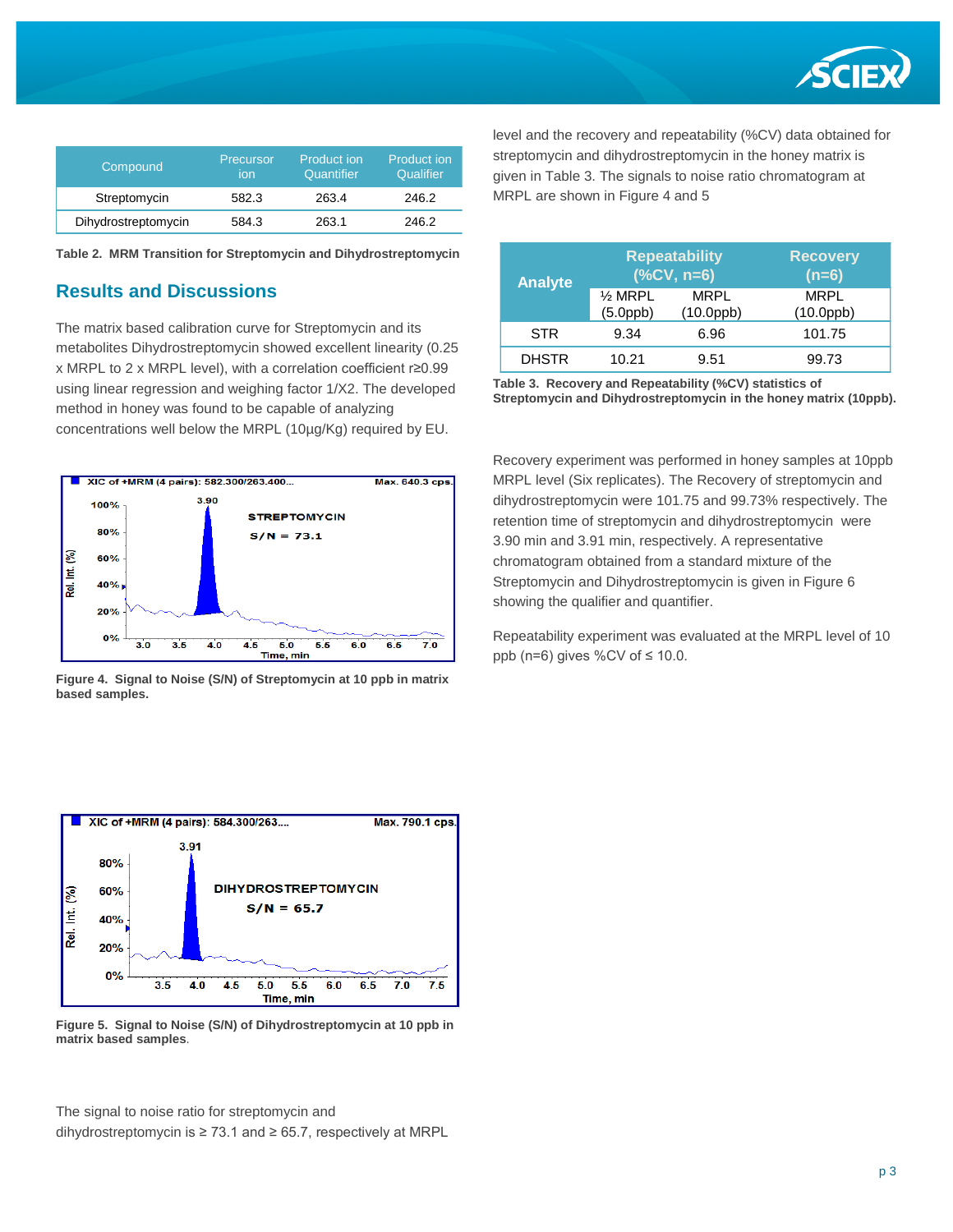



**Figure 6. Representative chromatogram of Streptomycin and Dihydrostreptomycin (Quantifier & Qualifier) at 20ppb**



**Figure 7. Linear range of the detection of Streptomycin from 2.50 to 20.0 ppb (r ≥ 0.99).**



**Figure 8. Linear range of the detection of Dihydrostreptomycin from 2.50 to 20.0 ppb (r ≥ 0.99).**